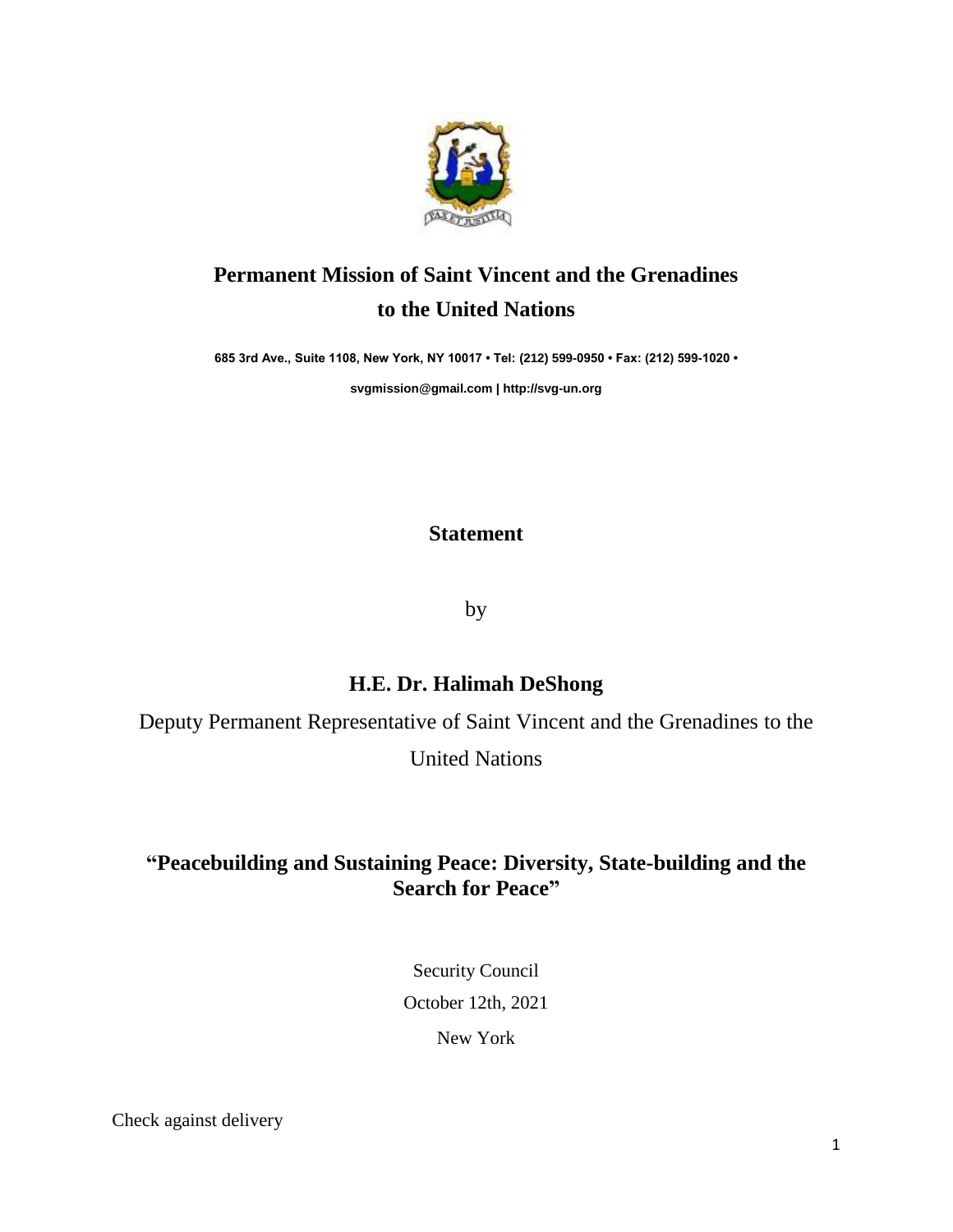Thank you Mr. President,

Saint Vincent and the Grenadines commends the Republic of Kenya for convening this discussion, and we thank our esteemed briefers for their salient remarks. At this moment in history when many intractable conflicts seem to stem from clashes of identity along ethnic, communal and political lines, today's debate is as pertinent as it is timely.

Peace and security, *at both the community-level and at the national scale*, are corollary to the social relations through which stable identities of responsible citizenship are moulded. All stakeholders, including women and youth; religious leaders; ethnic and indigenous minorities; elected officials; and representatives from the private sector, academia and across civil society, must therefore be mobilised to build public trust and to cultivate social cohesion. This multistakeholder approach, *centred around diversity and inclusiveness*, provides the surest pathway to building stable and resilient societies.

Mr. President,

It is axiomatic that peaceful communities - *rendered upon the ideals of unity and social solidarity and sustained by a sound socioeconomic basis* - can only be achieved through comprehensive developmental and reparatory solutions. These stratagems must address not only the symptoms - *but also the root causes* - of conflict and insecurity, including:

- poverty and unemployment;
- socioeconomic and political marginalisation;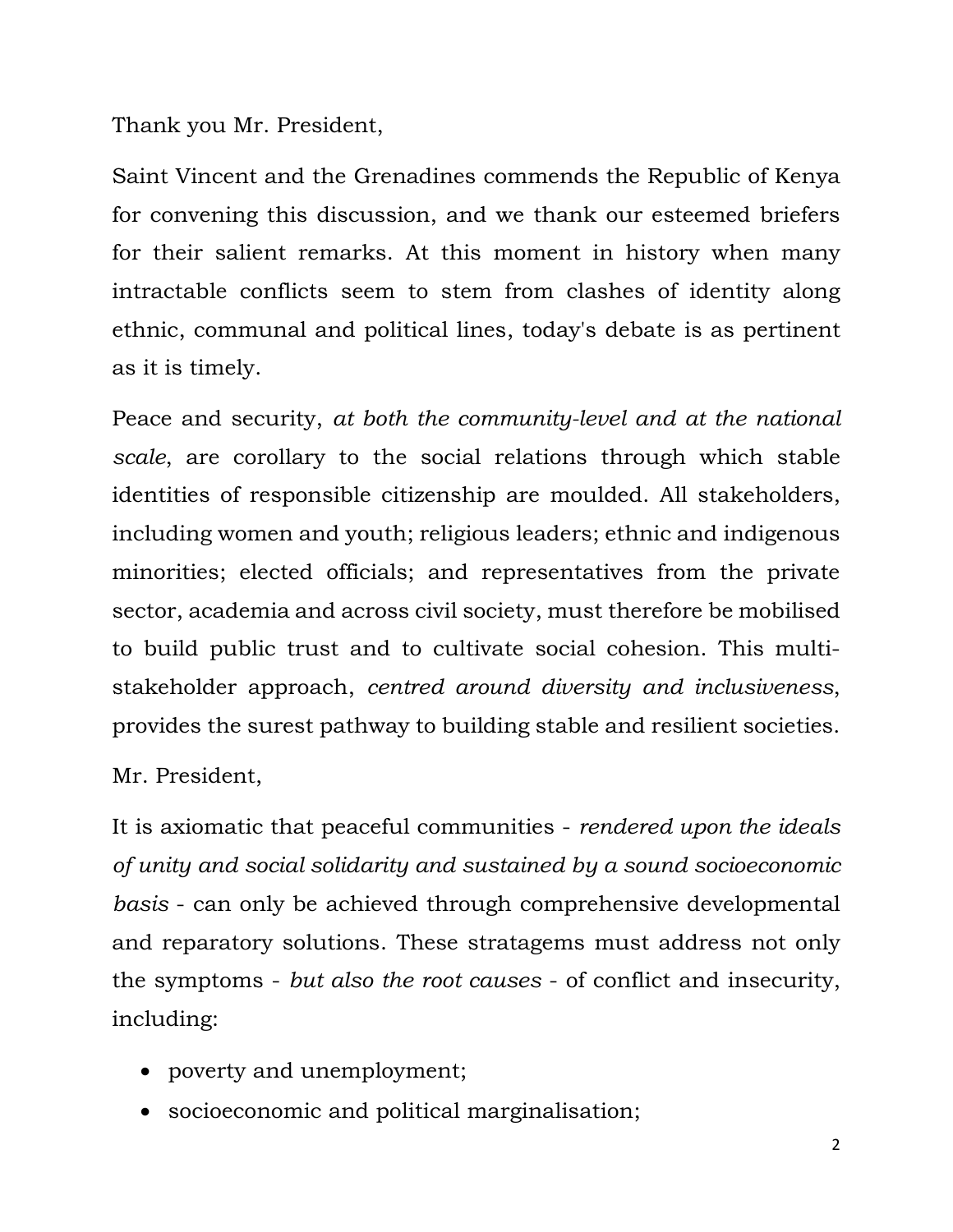- pervasive hunger and acute food insecurity;
- a changing climate, widespread environmental degradation, and the security risks they produce; and,
- the lasting legacies of underdevelopment and intergenerational trauma left in the wake of egregious human rights abuses, *including the historical crimes of chattel slavery, native genocide, and violent colonisation that brought with them a systemic racism that persists to this day.*

These stressors, *most evident in vulnerable settings*, serve to heighten social and economic inequalities and deepen political divides, both within and between countries. Against the backdrop of the current pandemic, in which these afflictions have been greatly amplified, we must move swiftly - *taking bold steps and innovative measures* - to promote a common agenda that systematically addresses all of these concerns; to prevent conflicts and to build and sustain peace.

Greater efforts must be made to advance a "whole-of-system" approach in which all organs and specialised agencies of the United Nations work in tandem to enhance sovereignty, reinforce social contracts, and hasten the delivery of the Sustainable Development Goals. To this end, there can be no "one-size-fits-all" approach.

Practical, people-centred, and climate-sensitive solutions must be delivered across the peace and security-development-humanitarian nexus, and implemented in line with the particular needs, cultural perspectives, and national priorities of *all* concerned countries.